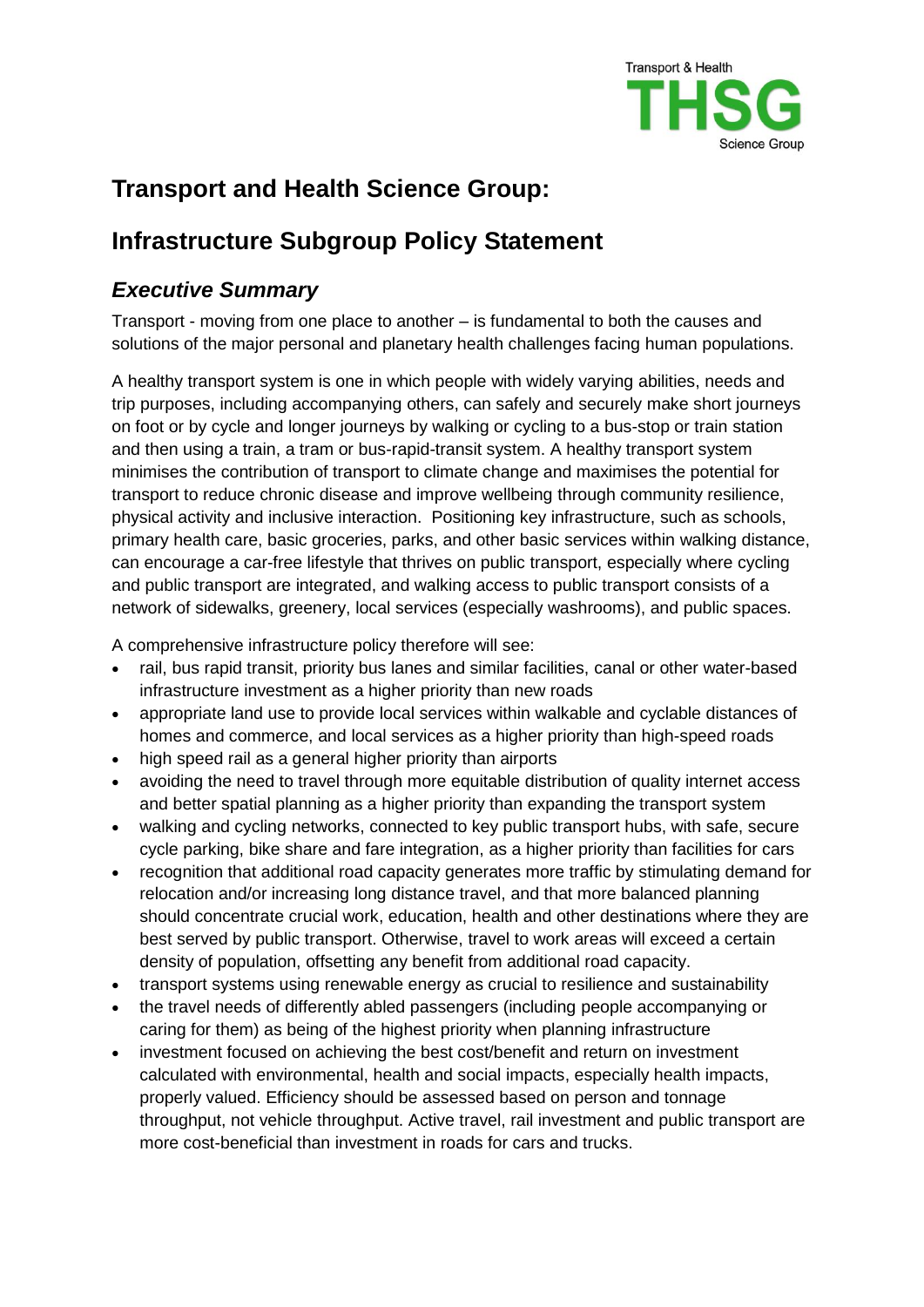To promote healthy, physically active lifestyles we need to provide better facilities for carfree living including safe and secure networks throughout cities and connecting cities to recreational, wilderness and agricultural areas. Living streets, which combine reforestation, vegetation and improvements to the water cycle, are strategic, as they combine built and natural infrastructure. The effects of community severance should be studied. Removing, not increasing, barriers to full equitable access should be a priority of infrastructure planning.

The built environment should not compel people to travel further by segregating activities and centralising facilities. A shorter and staggered working week could reduce traffic congestion and commuting needs whilst business meetings in cyberspace could reduce business travel (this policy statement was written without face to face meetings)

Faced with the current challenges of loss of biodiversity and other threats to food supply and healthy development, transport infrastructure must give a priority to improving biological corridors, reducing the urban heat island, improving the water cycle, so improving natural habitats and biodiversity.

The climate crisis will shape every aspect of human future. We need to stop investing in roads and airports and prepare for a zero-carbon transport system. Carefully planned and implemented this demanding strategy can enhance equity, social inclusion and justice.

Drastically reducing excessive dependence on inefficient, polluting car-based transport systems will ensure that twenty-first century transport can be sustainable across the globe. This can only be achieved if people are offered safe, attractive walking and cycling routes so most journeys under 5km (the majority of trips in cities around the world) are made by active transport. Where this is not feasible, due to physical disability, trip purpose or trip length, a comprehensive public transport network of trains, trams, buses and demand-responsive 'dial-a-ride' cycle-taxi, bike share and car-share systems allows all people to travel where they need.

A comprehensive system does not mean 'one size fits all'. Local solutions developed with extensive citizen participation and collaboration, are more important than large-scale or expensive mega infrastructure projects. Those will have their role, especially in stepchanges of behaviour, but no single enterprise can achieve what must be a universal ambition.

Much of what is discussed here is distilled from the THSG publication 'Health on the Move 2' (available at [www.transportandhealth.org.uk/]). Our thanks to the authors of that book. For expanded content and complete references for all our evidence-based statements please refer to relevant chapters.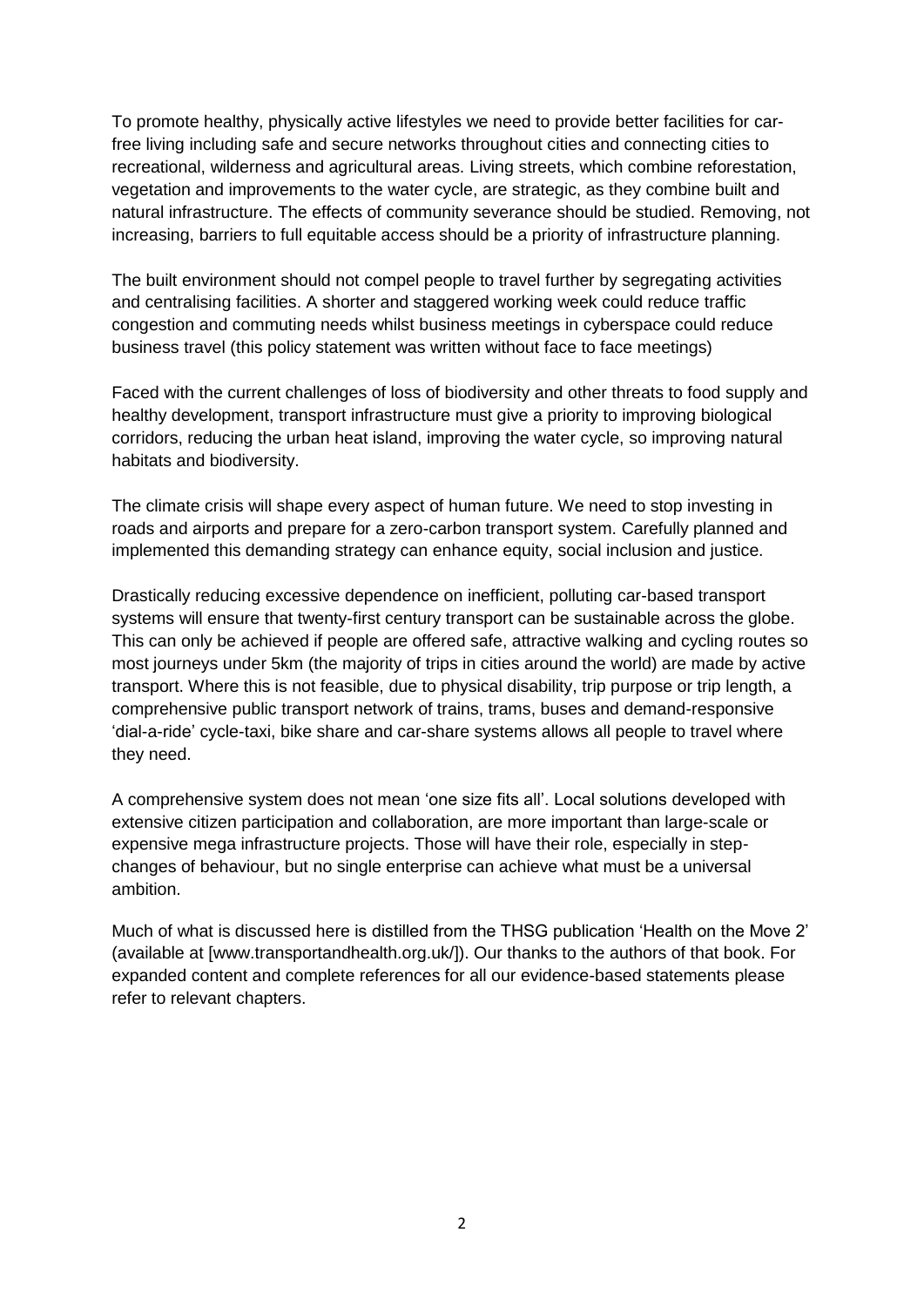## *1. Transport and Health*

Transport - moving from one place to another – relates to the health of our populations and our planet in a great number of ways. A healthy transport system is one in which people make short journeys on foot or by cycle and make longer journeys by walking or cycling to a station and then using a train, a tram or a bus-rapid-transit system. Door to door motorised travel is undesirable except for frail or disabled people or those encumbered by heavy luggage or in adverse weather conditions, as it loses the benefit of active travel. Self-driven cars are undesirable except in sparsely populated areas because of the congestion that they generate. High speed rail is preferable to aviation for environmental reasons although there is a question of whether high speed travel is needed at all now that cyberspace can make many business journeys unnecessary. However, aviation has its place across oceans or polar ice caps or for local travel in very remote areas like Antarctica or the Amazon. Freight is better carried by rail or water than by road, for environmental reasons, although the final stage of a freight journey will often be by road and systems which make it easier to transfer from road to rail or water, such as lorry carrying services or containers, facilitate this. We need to explore ways to reduce the carbon impact of shipping, perhaps by using sailing ships with auxiliary solar-powered electric engines.

Everyone exists within an 'ecosystem' of influences; complex frameworks of interacting 'health determinants', some more easily modified than others. One conceptualisation of this is the Barton and Grant model of the wider determinants of health (Fig 1). We can use these 'layers' of influence to think about the interaction of transport with our health.



#### **Lifestyle**

The lifestyle people choose (or have no choice in) will include the extent to which they are physically active, with levels of physical activity known to be associated with risk of obesity, diabetes, mental health and CVD. Walking and cycling for transport are the easiest and most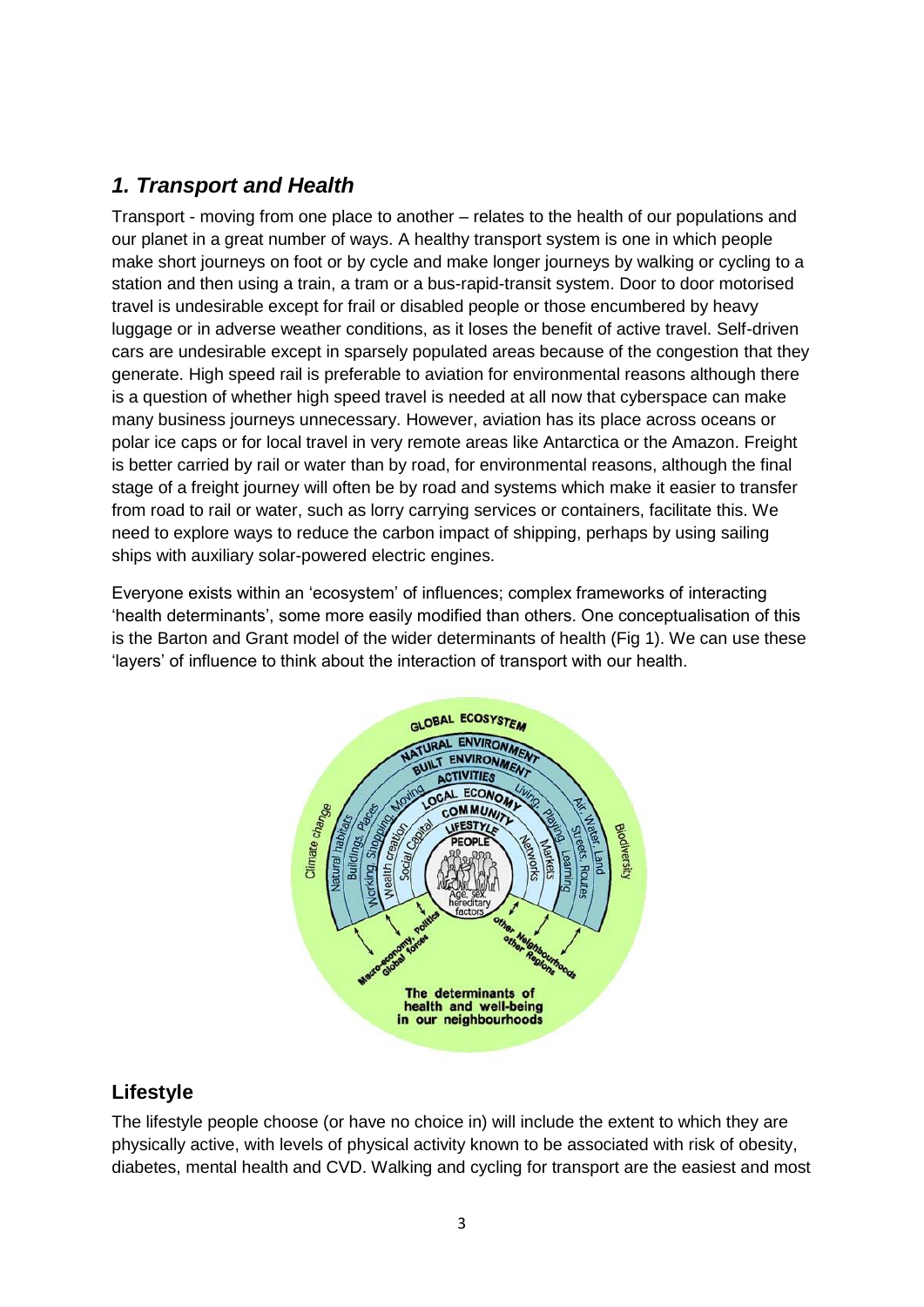practical forms of physical activity for the greatest number of people and whether these can be undertaken depends on the transport environment. Are there cycle lanes? Are there pavements? Can people make a shorter active journey to a public transport hub for a longer journey? Are walking and cycling routes aesthetically attractive? Are streets crammed with cars and walking routes severed by main roads or is it pleasant to walk and easy to cross roads?

People should be empowered to make healthy choices. Asking people not to use their car if they live in an area where bus and rail services are limited is pointless. People do not choose to fly from New York to Los Angeles in preference to taking a 300mph sleeper train, having dinner as they leave New York and breakfast as they approach Los Angeles. They fly because the high-speed sleeper train does not exist.

#### **Community and Local Economy**

Whilst large retail parks are often only accessible by car, the local high street is likely to depend on access via foot and public transport. Street and pavement design should cater to a wider variety of users, including the elderly who may need seating and those in wheelchairs. Streets can connect communities but also sever them, often by creating impassable flows of traffic and/or high levels of noise. The quality of the streets – their appearance and whether they feel 'safe' – will impact on the social cohesion of the neighbourhood, and local house prices. People make fewer friendships with their neighbours and have a narrower sense of personal ownership of the street if it is heavily trafficked. This affects both social networks and also affects security. Wider social choices are made within the available local environmental infrastructure, for example a decision to improve personal health by increasing walking and cycling is difficult to make when the local environment is perceived as potentially dangerous or hostile. Hostile environments are created by high levels of speeding, heavy local traffic flows, noise and pollution or where it is difficult to negotiate invasive street furniture designed for the motorist.

Localities have several transport options for community transport solutions which can be provided by communities themselves. Community transport has utilised a range of vehicle options including minibuses, taxis and shared cars. Schemes tend to exist in areas with a limited customer base for conventional bus service or commercial market opportunities. Services have been supported financially by local transport authorities and education or health providers and others supported by local volunteers and still others by the private sector. However, all such schemes require a supporting infrastructure within which to operate.

With funding and resources, community transport can form an integral part of the local transport structure helping to provide accessible opportunities for disadvantaged groups – the old and frail, the sick and disabled, young people and those who choose not to own cars. Low incomes can further disadvantage many of these groups**.** 

For many people, a major factor in their satisfaction with their work, and with their health at work, will be their commute. Over much of the world more travel further than ever before. We know that car parking charges at work are a key determinant of whether people choose to drive but many workplaces are inaccessible other than by car – including health care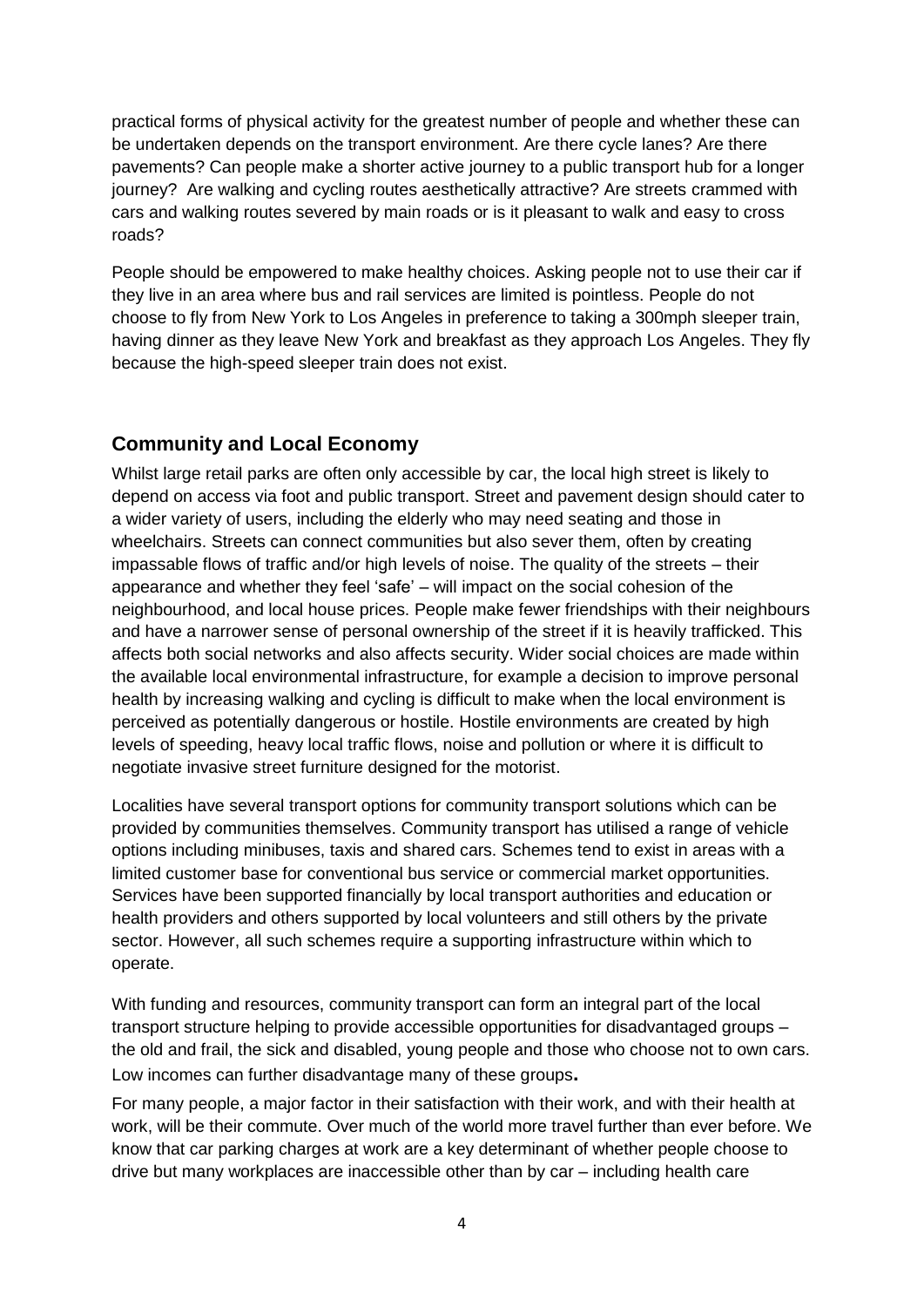facilities. Living, playing, and learning may depend on the quality of transport links to access opportunities such as employment, education, healthcare, leisure facilities and fresh food, all of which need to be accessible within reasonable time, cost, and ease. We also know that noise pollution from transport can adversely affect learning in schools whereas conversely the physical activity of walking or cycling to school improves academic performance. Crime also happens on transport networks, and designing network infrastructure to promote safety may involve attention to more than just injuries to individuals. 49% of women and 20% of men often feel scared waiting at the bus stop.

Transport is key to the accessibility of vital health services. It is important that all hospitals are accessible by frequent, reliable, acceptable public transport, ideally by more than one mode. Improving access has been a prime motivator for relocating many services into local neighbourhoods, reducing the need to travel for many. Interventions have included improved public transport information, services specifically designed to cater for those travelling to hospital, or financial support for those on a low income who need to attend appointments. Local health and transport authorities have made significant progress by working in partnership on the development of local transport plans which has resulted in improved public transport access and supporting information.

However, many of the users of hospitals are sick or disabled by the very nature of a hospital and so provision must be made for people who are not fit to use public transport.

Community transport and volunteer car-share schemes can provide a bespoke community led answer to specific local access problems.

THSG believes that hospitals are only one of the destinations to which sick or disabled people want to travel and that it is better to have a comprehensive public transport service for transport-impaired people rather than special services focused on non-emergency patient transport

#### **Built environment**

Already it can be seen how the infrastructure of transport – the existence of cycle lanes, the quality of pavements, the size and height of roads, the number and quality of crossings, the presence of noise, the existence of benches, the cleanliness and safety of places where people walk and much more – greatly influences how people travel and therefore their health. Transport hubs such as major railway stations are now also shopping centres, and many stations on the rail network will also have a café and/or shop with attendant issues around healthy food offers. When new houses or business parks are built, transport links should be built with them. Do we separate business and housing, forcing people to travel to work, or do we create opportunities for people to live close to their work?

#### **Natural habitat**

Transport can negatively impact the natural environment through noise and particulate pollution, disrupting areas of greenspace for humans, animals and plants. This has potential health significance, for example from the loss of ecosystem services provided by pollinators. It also affects quality of life – it is increasingly being seen that physical activity in natural environments has a greater health benefit than it does in other environments.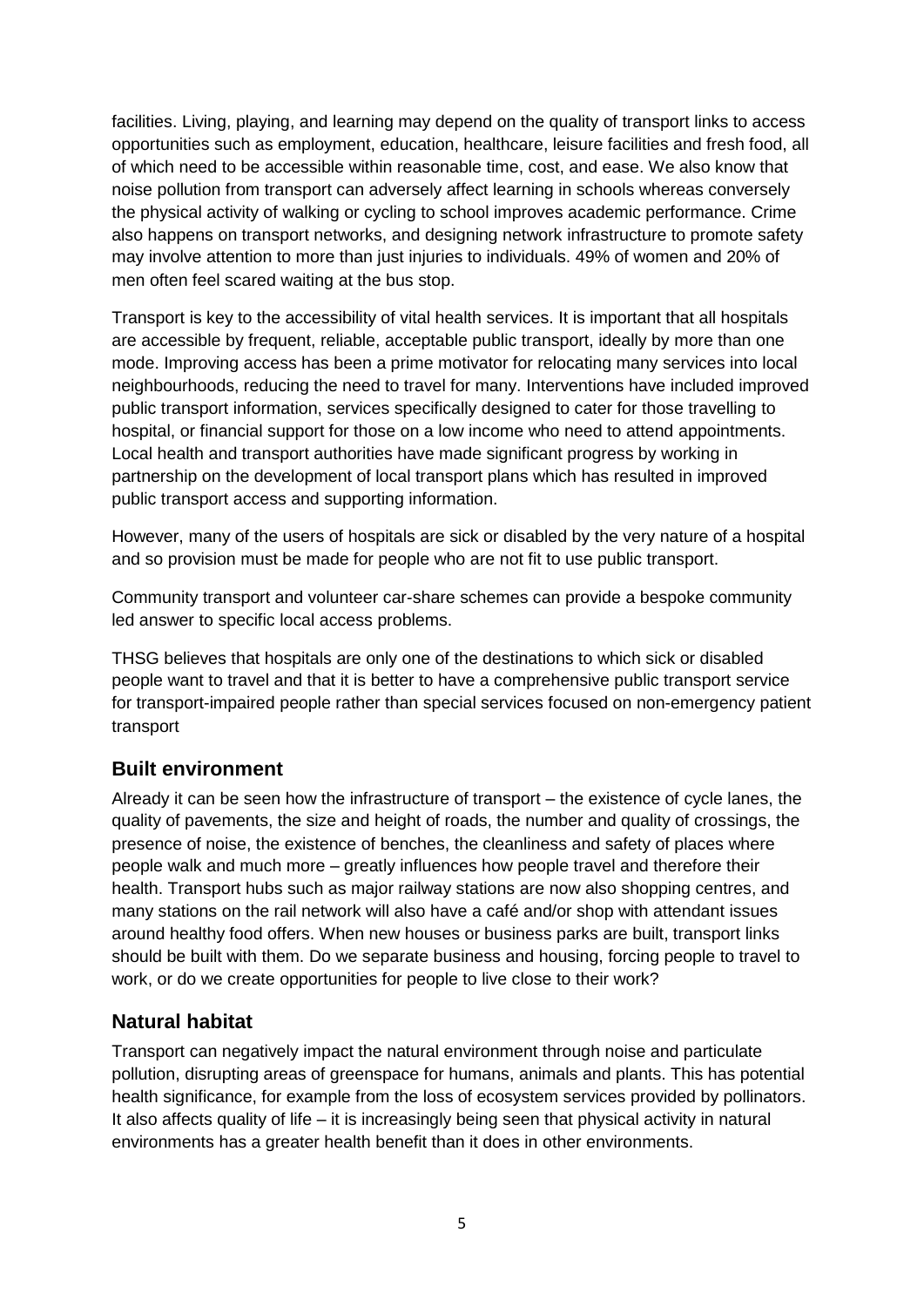#### **Global ecosystem**

Transport requires resources, the most obvious of which being the fossil fuels still required to power the vast majority of road, rail, sea and air transport. Managing the demand for transport sustainably is a vital priority for any future transport system. The contribution of transport to the global climate crisis is significant. Radical change of behaviour and priorities is required. The changes required align well with the needs of individual humans to be more active in their travel for their own health and immediate wellbeing.

#### **THSG calls for comprehensive infrastructure policies which consider all these domains together**

Given the description of a healthy transport system that we have described at the start of this document, a comprehensive infrastructure policy clearly will see

- rail or canal investment as a general higher priority than new roads
- local services as a general higher priority than high speed services
- high speed rail as a general higher priority than airports
- avoiding the need to travel through better internet facilities and better spatial planning as a higher priority than expanding the transport system
- walking and cycling routes as a higher priority than facilities for cars
- dealing with the problems of a saturated road system as a higher priority than delaying congestion by investment in road capacity
- renewably generated electricity and other forms of renewable energy as the only appropriate power source for future transport systems

This allows for a very small number of new roads, for example to service a new development. However, the balance of investment is currently wrong. Investment in "road improvement" and in airports should almost entirely be redirected immediately to investment in the future transport systems that a zero carbon world will require.

## *2. Existing transport modes*

#### **The question of congestion and the saturated road system**

The congestion on road networks in most Western and Westernised countries is a perennial challenge to those attempting to move around in cars. However, the unmet need for relocation leads to new roads and added lanes being filled and congestion returning to its original level.

A solution to the problems of congestion – on road and on rail – requires a whole-system approach. Better public transport systems, offering a great range of transport options (rail, bus, bike and others) may reduce road congestion but also unlock demand for travel which has previously been suppressed by the discomfort of travelling in a congested system. The other half of the solution is to reduce need to travel, for example via telecommuting.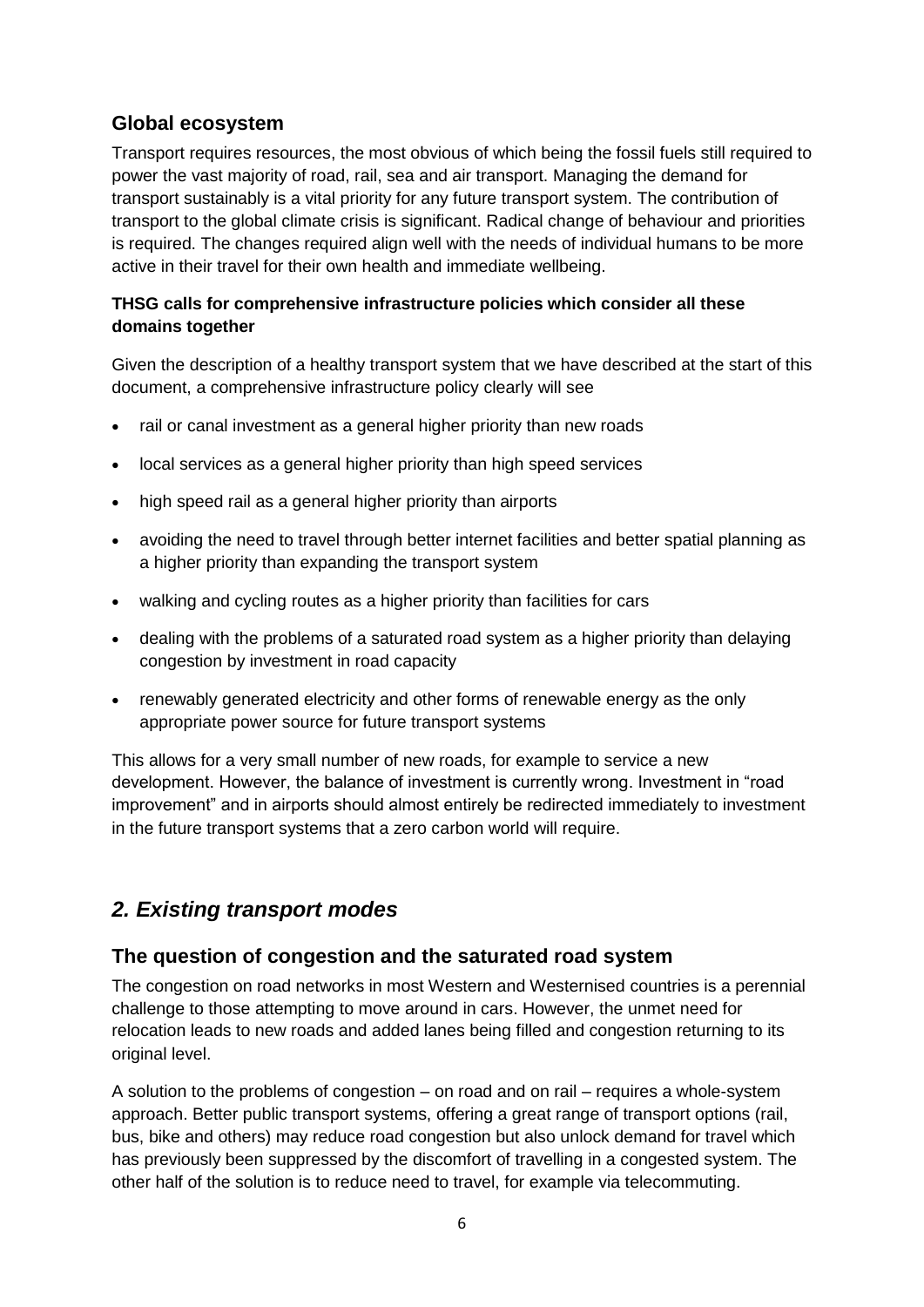### **Often discussed infrastructure solutions**

## **Road expansion**

As discussed above, road expansion cannot ease congestion for anything but a temporary period. Road improvements can shift congestion around the network but they cannot improve it. Road expansion may have a role in improving access to amenities or homes, however it does not necessarily follow that such roads would be for the use of private cars. Indeed, road expansion for the use of private cars should be seen as wasting investment which should have been directed to a viable future transport system.

## **Rail expansion**

Rail expansion – which may include re-opening abandoned lines that already exist, and/or may mean more trains or more often on currently used routes – is an important part of improving a public transport offer. It has been demonstrated that in Europe cities with better rail networks also see higher bus usage; the capacity to travel further, faster by rail encourages people not to use cars in any stage of their journey. High quality bus services on dedicated infrastructure might fill the same role, especially in areas where the rail system is less dense than in Europe. Globally, substituting many journeys currently taken by aeroplane for journeys on international railway lines will be a necessary part of approaching climate change. Rail users are likely to spend some time per day walking, in the process to getting to stations and moving around them, which has obvious physical activity benefits.

Railways, like roads, can create noise pollution, air pollution or severing effects. However, they require much less land than roads, and railway banks – being off limits to people – are known to form important miniature nature reserves.

## **Cycle paths**

Cycle routes are essential to improve cycle participation, but must be of adequate quality and safety, including where cycles must mix with road traffic e.g. junctions. Getting people cycling in towns and cities also requires a step change in the quality of digital journey planning, a large increase in cycle parking and/or the wider expansion of 'turn up and go' cycle hire schemes such as seen in London.

Good quality off-road cycle paths, such as those that can be established or old railways canal tow paths; cycle paths linking quiet streets into through cycle routes; and long continuous quiet routes formed by closing rat runs are popular with established and novice cyclists alike and should be a high priority for cycling investment.

Whilst some physical disabilities prevent bicycling on two-wheelers, tricycles, hand-cycles and other machines can be promoted and should be able to share any infrastructure created.

In a zero-carbon transport system, increasing numbers of streets in cities will be 'cycle only'.

### **Buses, guided buses, tramways et al**

Guided buses, tramways and bus rapid transit systems (high quality frequent limited stop bus services with dedicated road capacity) provide vital opportunities for rapid transit in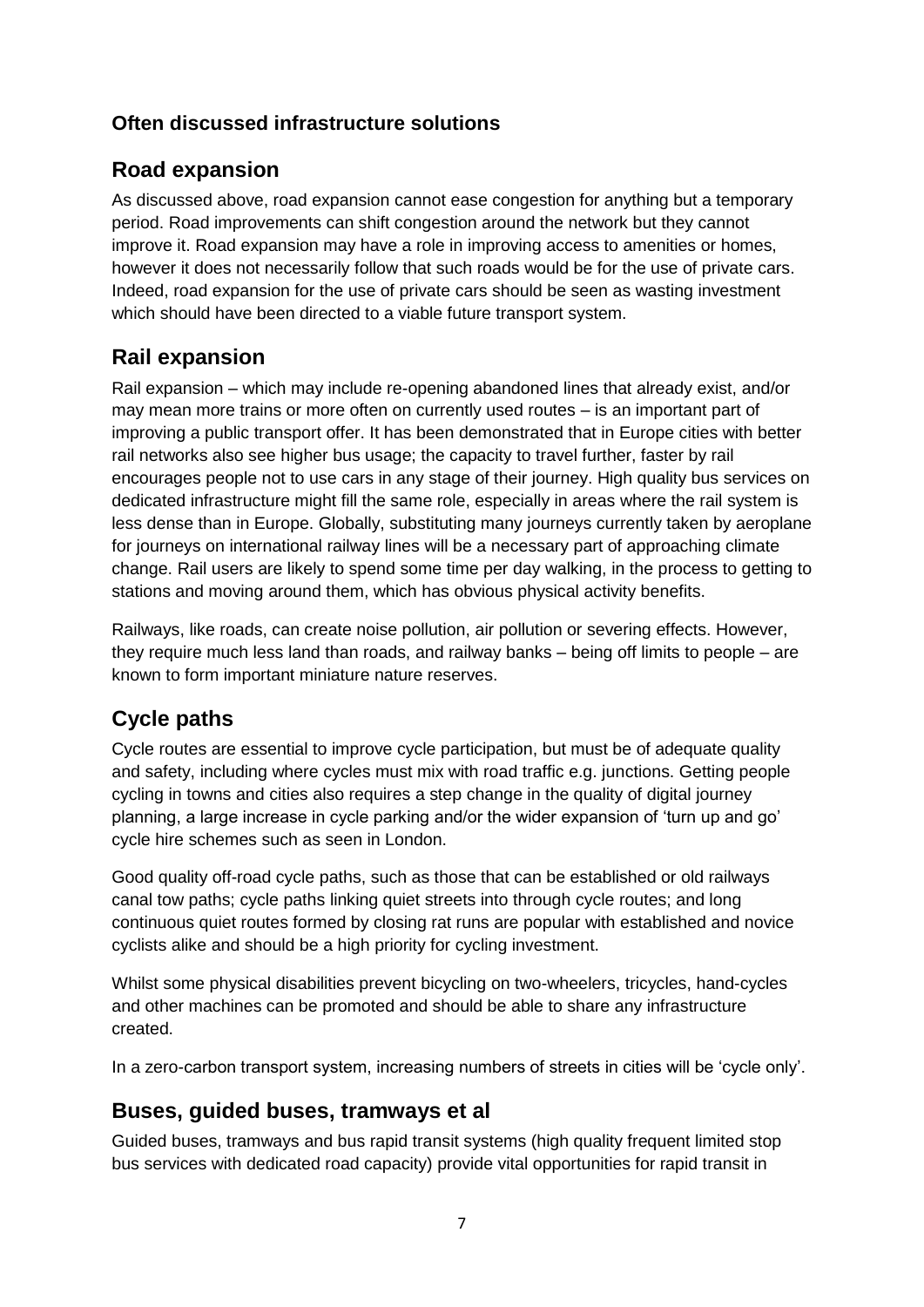urban areas where any transport space is often rapidly dominated by private cars and private hire vehicles. Mixing light and heavy rail use in the same tracks may offer innovative solutions to crowding and surge responsiveness, as well as allowing links to light rail systems or capacity enhancement by parallel street tramways.

## **Train/Cycle combinations as a specific transport mode**

The combination of the cycle and the train is a transport mode which can match the flexibility and speed of the private car, and at the same time introduce greater physical activity and be more environmentally friendly. People cycle to a railhead, take a train to another railhead, and then cycle to their destination They either take their cycle with them, or they keep another cycle at the other end for a regular journey, or they hire a cycle at the other end.

Barriers to this important combined mode have historically included the prohibition of cycles on trains and trams due to crowding, inadequate bicycle storage capacity and/or safety and inadequate shower and change facilities at destinations. Removal of these barriers requires recognition that this is a distinct transport mode which needs to be developed and which has considerable potential to attract rail passengers, not simply an irritating minority group of current rail passengers. Where this has been done, as in the Netherlands, and in the case of Caltrain in California, it has been highly successful.

## **Lorry-carrying trains**

Replacing road freight with rail would have substantial benefits for ecological sustainability and spatial demand. A longstanding challenge to such a policy has been how to ensure 'to door' delivery, given that rail lines cannot be built to all necessary end points. Replacing motorways with trains that carry freight containers already loaded on lorries, ready to drive away at the rail terminus, offers an innovative solution to these issues. Where these operate with high frequency and with a roll on roll off system (as in the case of the Channel Tunnel and in some Transalpine routes in Switzerland) they are sometimes referred to as "rolling motorways".

# **Cycle Freight**

There is also considerable scope for use of cargo bicycles in the final delivery element of the freight system.

## **Motorways**

A huge proportion of transport investment over the last three quarters of a century has gone into the construction of multi-lane, dual carriageway, high-speed roads restricted to motor vehicles and with a limited number of access points. In the UK these are called motorways (the term we have used here). In the US they are called interstates, in Italy autostrada and in Germany autobahnen.

This infrastructure must be adapted to be used in the transport system of the future. We cannot waste this investment by allowing it to remain a system dedicated to the private car and the individually-driven truck. The infrastructure of connecting roads that collect neighborhood/development traffic and the motorway itself must be modified to include walking and cycling facilities.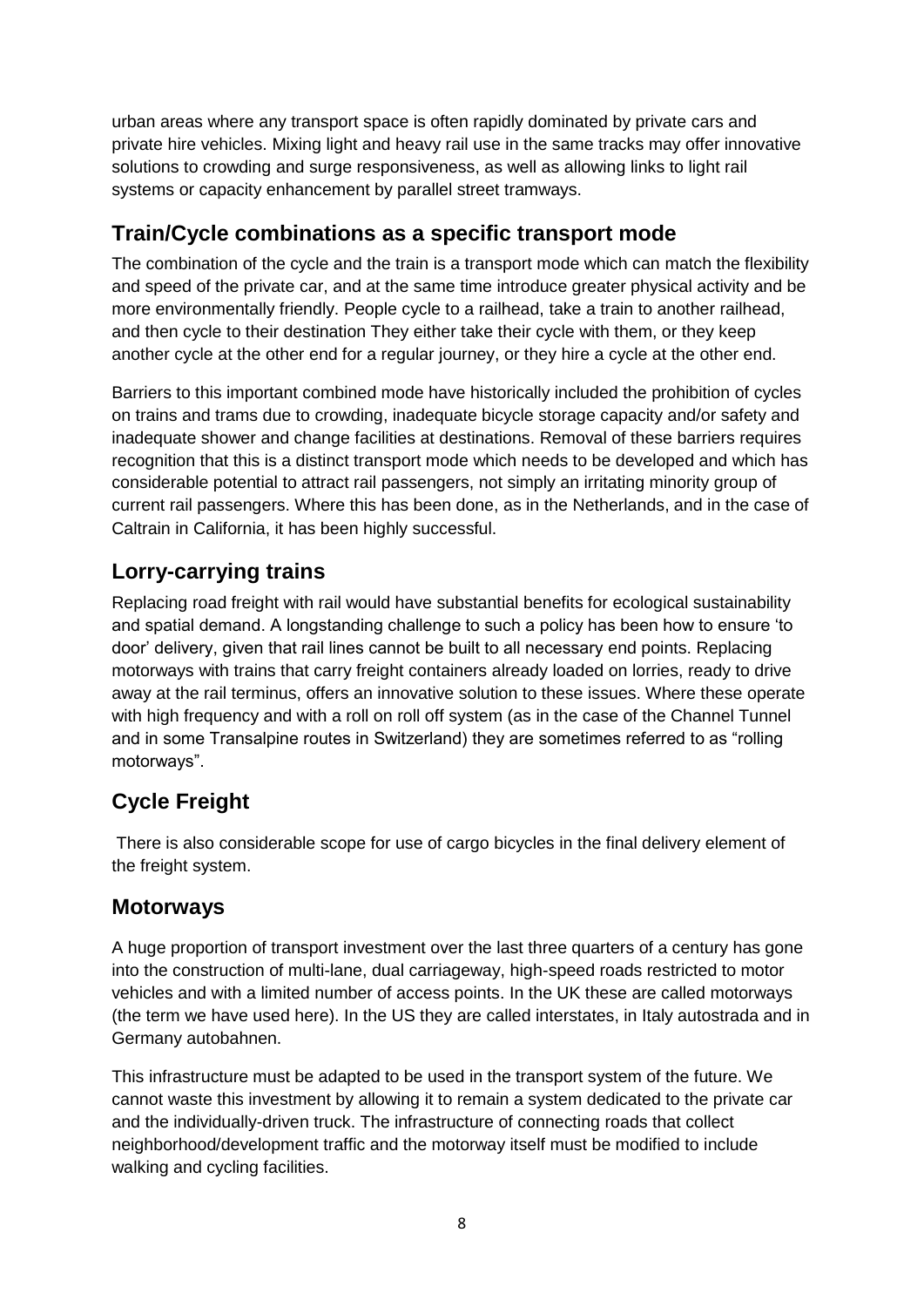Walking and cycling facilities must be separated safely from the rest of the motorway, perhaps alongside it or perhaps on an elevated walkway above it. As the motorway is a longdistance, high-speed route, the walking and cycling facilities could include enclosed moving pavements to increase the speed of travel.

Part of a motorway could be converted into a railway. This could include a mixture of ordinary trains from the main rail network and "rolling motorway" vehicle-carrying trains to contribute to the motorway's highway function. Indeed, entire motorways (except the walking and cycling facilities) could be converted into railways, with the highway function replaced by vehicle-carrying trains.

It may also be possible for a passenger or freight monorail to operate above part of the motorway. Motorways usually have very generous bridge clearance to accommodate high vehicles and if all tall vehicles are confined to a single lane, there would be space above the rest of the motorway for a monorail and/or an elevated walkway.

Another way to provide additional capacity for trains and for walking and cycling would be to narrow some of the lanes. Lanes that were narrowed from 12ft to 9ft in Europe (10½ ft in North America) could still be used by cars, and by trucks fitted with lane-keeping technology. A single wider lane could be retained and wider vehicles or trucks not fitted with lanekeeping technology would be confined to that lane.

Facilities for modern transport modes might be provided as additional capacity, without immediately reducing the capacity for cars and trucks. Ultimately (and, if necessary, immediately), the existing capacity should be reallocated with fewer lanes provided for motor traffic.

As autonomous vehicles are developed the capacity of motorways will increase due to the possibility of using even narrower lanes (with two trucks, three cars, or six motorbikes/ single-person pods running alongside each other in 18ft of roadway), and of operating autonomous vehicles in convoys with less distance between them (needing only the "stopping distance" not the "thinking distance"). This increased capacity would make even more space available for railways and for walking and cycling infrastructure. The development of mixed road/rail infrastructure, as we have suggested elsewhere in this document, would enable the road use to phase out gradually in favour of rail use.

### **Issues in the current process of estimating the financial benefits of infrastructure solutions**

In appraising proposed infrastructure solutions, we feel that current methodologies tend to overestimate the congestion benefits of roads and underestimate the network benefits of comprehensive public transport systems.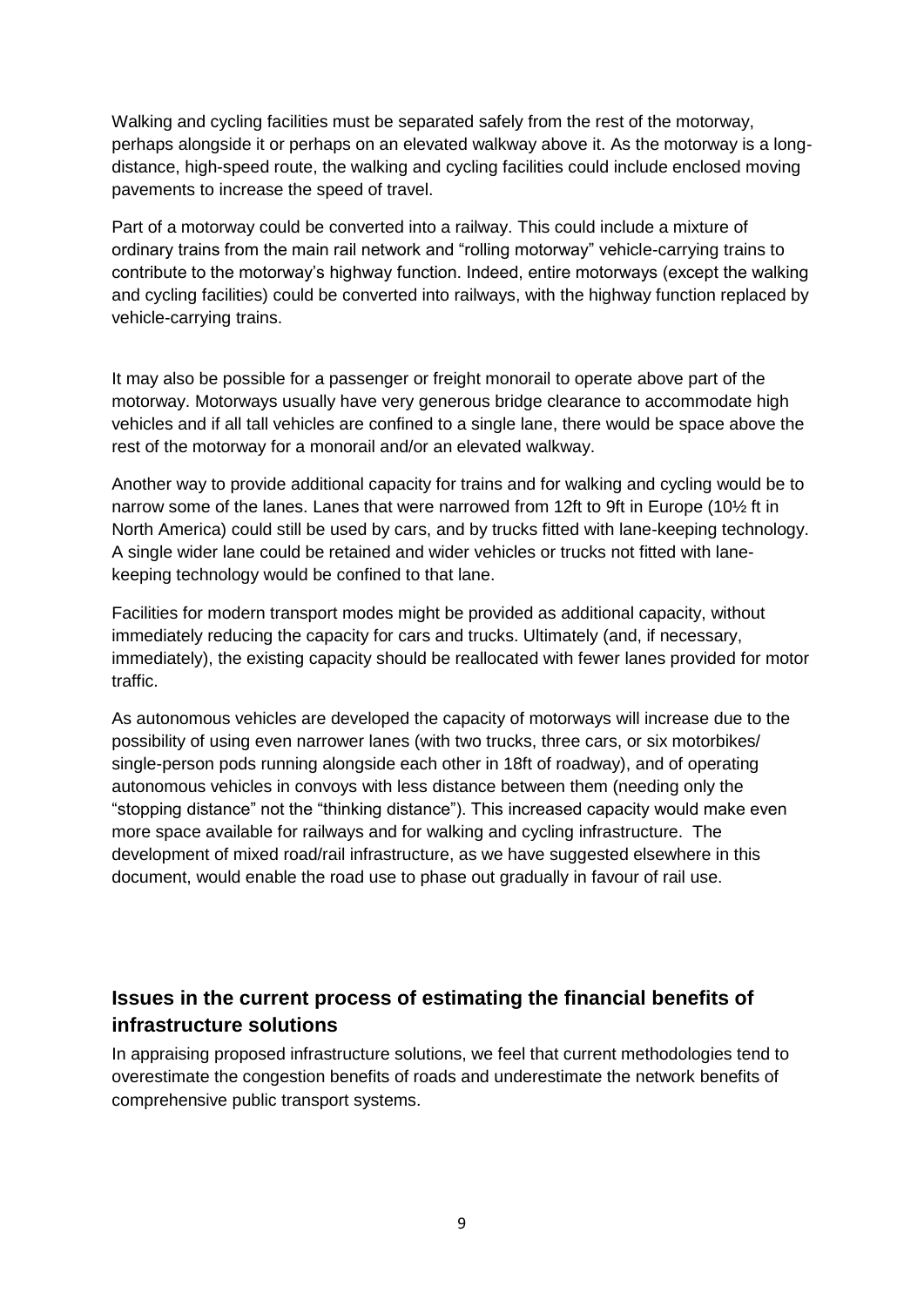### **The question of benefit capture**

Benefit capture is a system whereby non-user benefits are turned into a funding flow through a charge or tax. Simultaneously, social benefits are turned into a funding flow by taxing their opposite with a green tax, thus creating an economic incentive to avoid the tax. Road user taxes are an obvious way of disincentivising car travel and of funding projects which make roads less congested and more usable i.e. new or improved public transport infrastructure.

To accurately understand the potential benefits of infrastructure solutions, other non-user benefits should be assessed, such as the impact of transport on the value of land and on the promotion of economic activity, and on the health of the users of the transport system. Tools are available for this purpose including the WHO Health Economic Assessment Tool [HEAT] for walking and cycling.

### *3. Policy statement on novel transport modes*

This section is intended to form a guide to new and emerging ideas on transport, with a vision of how these might be integrated, including technologies to make it possible.

### **Hyperloop**

Hyperloop is a controversial concept for a proposed mode of passenger and/or freight transportation, released by a joint team from Tesla and SpaceX. It is a sealed tube or system of tubes through which a pod may travel free of air resistance or friction, conveying people or objects at high speed.

Conceptual designs for a line between the San Francisco Bay Area and Los Angeles have envisaged propelling passengers along a 350-mile (560 km) route at a speed of 760 mph (1,200 km/h), allowing for a travel time of 35 minutes, which is considerably faster than current rail or air travel times. There are concerns as to whether a project could be delivered within budget, given construction, development, and operation costs of a relatively new and untested technological solution. There are also concerns over the resilience of the technology, in that Hyperloop may be too susceptible to disruption from a power outage or terror attacks to be considered safe. Some critics of Hyperloop focus on the experience possibly unpleasant and frightening—of riding in a narrow, sealed, windowless capsule inside a sealed steel tunnel, that is subjected to significant acceleration forces; high noise levels due to air being compressed and ducted around the capsule at near-sonic speeds; and the vibration and jostling. At high speeds, even minor deviations from a straight path may add considerable buffeting. This is in addition to practical and logistical questions regarding how to best deal with safety issues such as equipment malfunction, accidents, and emergency evacuations

On the other hand the scheme has less land take than other modes, can be powered by solar panels on the outside of the tube, has the flexibility to be built in a variety of settings, including elevated on poles, under water or underground as well as on the ground, and the speed has been claimed to be such that it has the potential to allow travel via hubs so that it could be used for local transport as well as intercity transport (however this has been disputed).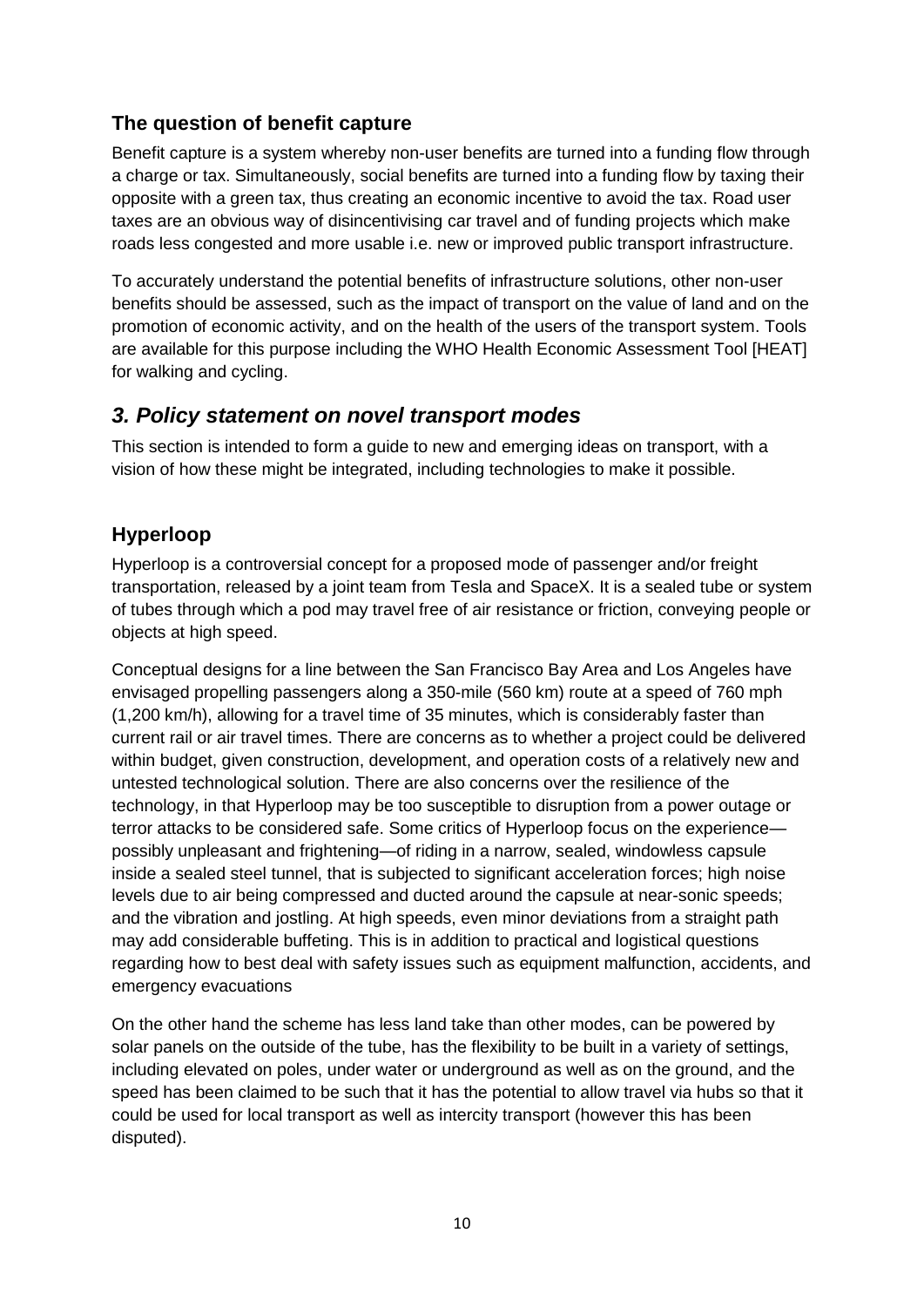At the time we first wrote this statement it seemed that interest in Hyperloop projects in China, Spain and the USA may make this technology an important part of future transport landscapes, but the recent decision by Virgin Hyperloop to concentrate on freight and abandon its passenger development suggests that the doubts might in the end prevail.

### **High speed miniature trains**

In the UK, North America and many other countries, disused and decommissioned railways still trace many important routes of connectivity between key residential hubs and amenities. In the past disused railways have been incorporated in cycle ways or footpath systems, and we consider the promotion of walking and cycling the most important transport priority. However, there may also be scope for minimum gauge railways to share these routes, engineered with intention for significant speed. This would create an alternative to the car that would be more season-wide and potentially of use to those with longer journeys or with limited ability to walk, or heavy items to carry.

### **Cable cars/gondolas/aerial lifts**

Cable cars have long been in used at ski resorts and tourist destinations. In recent times there has been an increase in their use as public transport in urban environments, especially in South America but also the Far East, Switzerland and the Emirates line in London. Gondolas are small high frequency cable cars often operating close to the ground and they could have a place to operate branch or link services.

#### **Connected and autonomous vehicles**

CAVs, also known as "self-driving vehicles", "robot cars", "autonomous vehicles" and "driverless cars", is a vehicle that is capable of sensing its environment and moving with little or no human input. Autonomous cars combine a variety of sensors to perceive their surroundings, such as radar, computer vision, GPS, odometry and inertial measurement units. Advanced control systems interpret sensory information to identify appropriate navigation paths, as well as obstacles and relevant signage. Potential benefits include reduced costs, increased safety, increased mobility, increased customer satisfaction, reduced crime and a need for less roadspace as vehicles can drive closer together both linearly and laterally. Safety benefits include a reduction in traffic collisions, resulting injuries and related costs, including for insurance. Automated cars are predicted to increase traffic flow; provide enhanced mobility for children, the elderly, disabled, and the poor; relieve travellers from driving and navigation chores; lower fuel consumption; significantly reduce needs for parking space; reduce crime; and facilitate business models for transportation as a service, especially via the sharing economy.

Vehicles can have different levels of autonomy from being autonomous on any road, to being autonomous only on roads they have learned, to needing various levels of human oversight. Those versions which need human oversight may be risky because people may be inattentive if the vehicle is predominantly self-driving.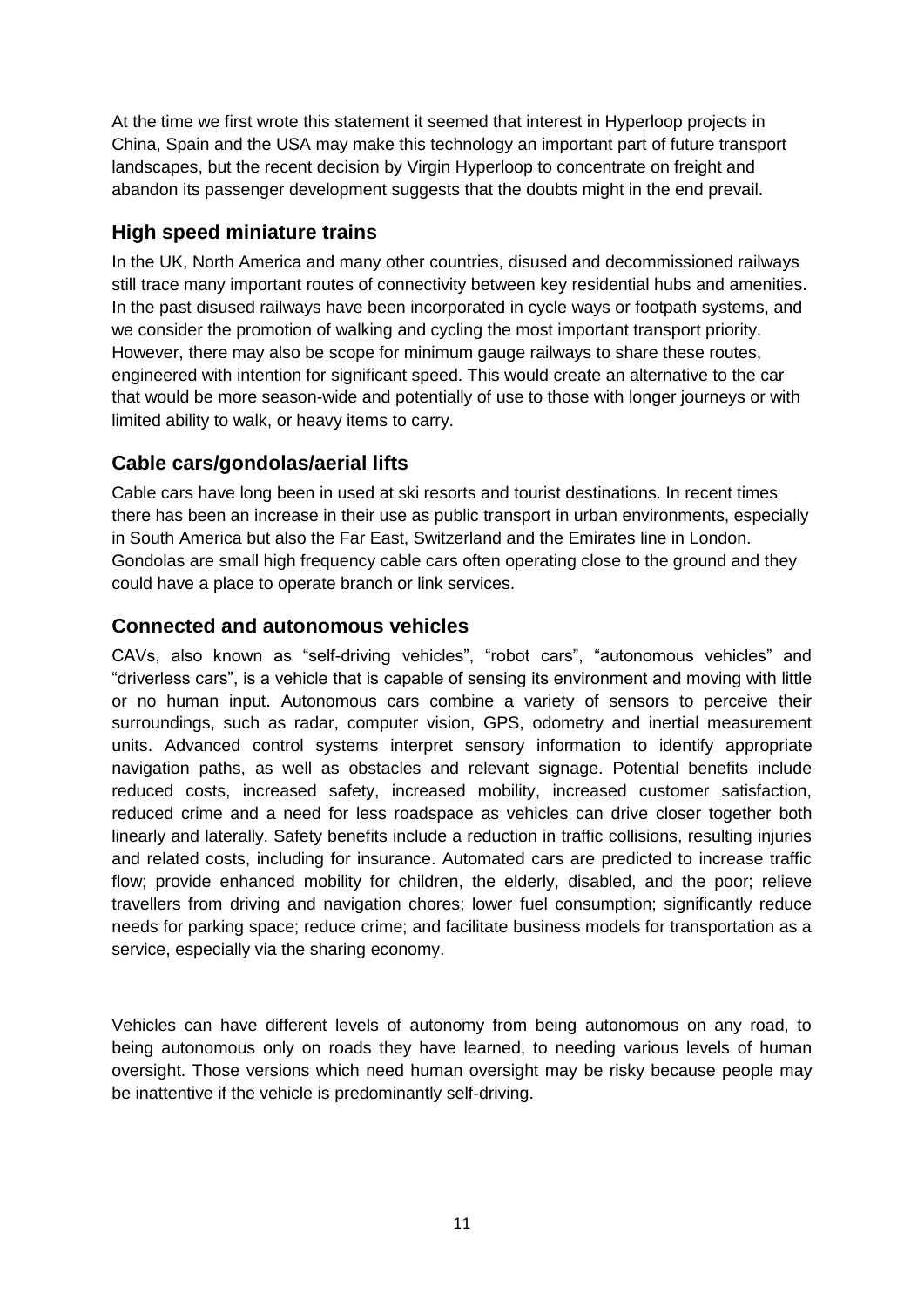As well as driverless cars we need also to consider driverless lorries, driverless buses and driverless trains. We have had driverless trains (or, strictly speaking, trains that are driven by the signalling system) for some decades now and the technology could be applied to any guided system. It is noticeable however that people have been reluctant to trust driverless trains and they are far less widely prevalent than they could be. Yet the safety problems of driverless trains are much less problematical than those of driverless road vehicles

Potential problems include safety, technology, liability, desire by individuals to control their cars, legal framework and government regulations; risk of loss of privacy and security concerns, such as hackers or terrorism; concern about the resulting loss of driving-related jobs in the road transport industry; and risk of increased suburbanisation as travel becomes more convenient. This may also have an impact on measures to reduce obesity and inactivity as inactive, sedentary travel becomes more convenient.

The question of whether driverless vehicles operate door to door with a single user, or station to station with shared use is an important one. The former would dramatically increase the number of cars on the road with an adverse effect on congestion that would offset the benefits of more efficient road use and would reduce walking and cycling. The latter would increase walking and cycling (at least as far as the station) and would reduce congestion.to any guided system.

## **Very Light Rail**

Street tramways have traditionally been expensive because of the cost of moving pipes and cables buried in the roadway, new very light rail systems are being developed which can avoid this cost by installing the tracks above the road surface.

### *4. Particular problems – particular solutions*

In this section we lay out some common problems facing communities in terms of transport and suggest brief outlines for solutions. Every situation will be different; we hope to suggest the breadth which can be addressed with infrastructure.

- Isolated rural town previously served by decommissioned railway
	- $\circ$  If funding for infrastructure was redirected in accordance with the priorities that we have advocated in this document, there would be considerable scope to reopen railways.
	- $\circ$  Funding can also be generated by sharing the line with a heritage route or by finding ways to tap the benefits of increased land value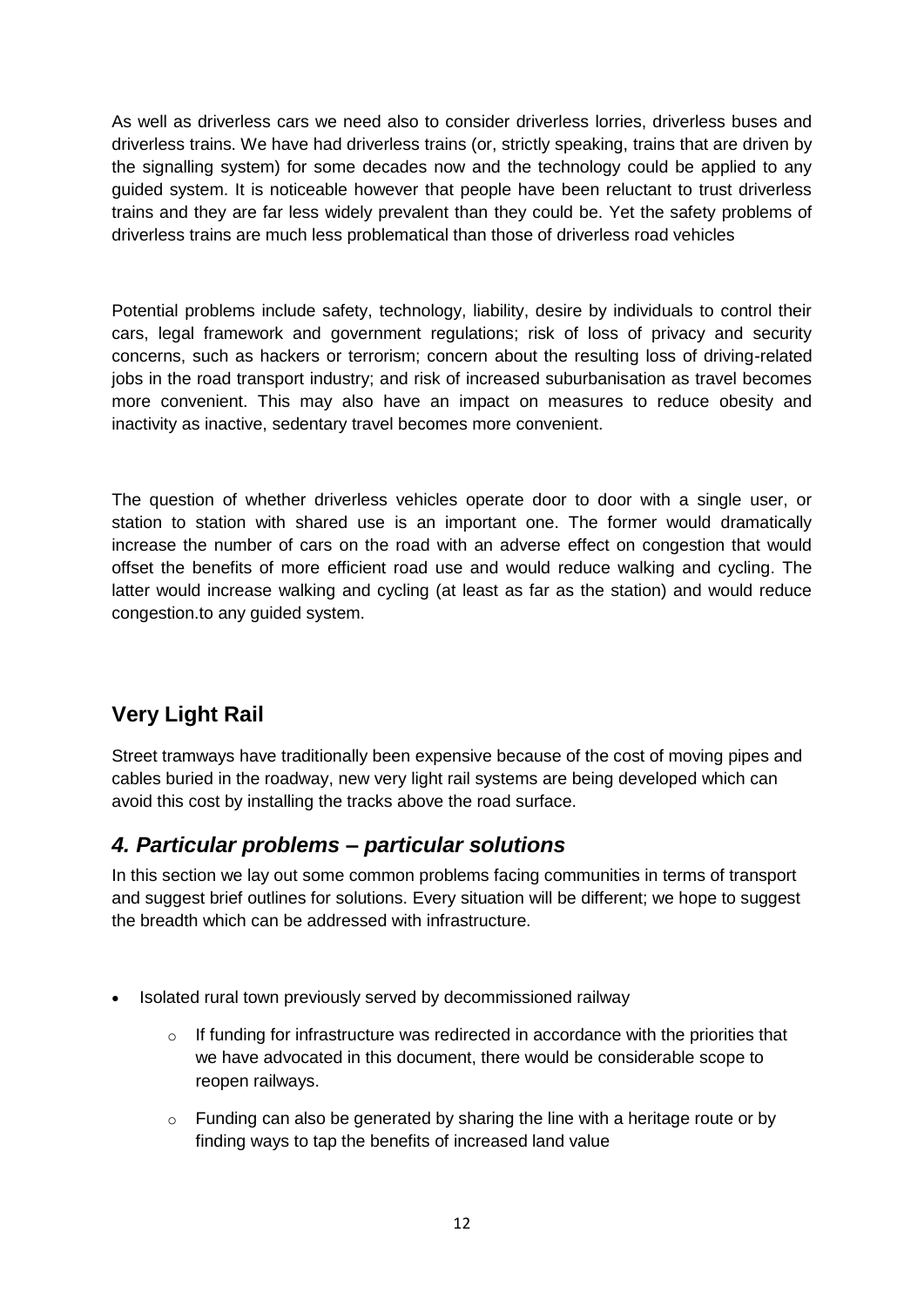- $\circ$  The Parry people mover offers a good economic way to operate a branch line from a junction station to a town and it is tragic that its successful use on the Stourbridge Junction to Stourbridge line in the UK has not been followed by the widespread reopening of short branch lines.
- o Where the line has already been incorporated into a cycle route, or whether this is an alternative use for the formation, a high-speed miniature railway might be an alternative which would leave space for the cycleway, or a greenway could be built on an elevated alignment above the railway.
- $\circ$  If the railway formation has disappeared or been obstructed then a gondola system might be easier to build as it might more easily circumvent the construction. Alternatively, a busway or tramway could bypass the obstruction along the roads. Very light rail systems are much cheaper to install than conventional street tramways as the tracks can be laid on the road without moving pipes and cables.
- o If there is a good road link then an express luggage-carrying cycle-carrying coach service, linking to the railway and with through booking, could be an alternative
- Town seeking (or trying to avoid) a bypass
	- $\circ$  Bypasses have risen in popularity over the past fifty years as a means to address heavy road traffic and congestion in town centres. Simply creating a bypass, however, does not guarantee an overall improvement in quality of life. Given the need to shift away from the private car as a mode of transport we would strongly argue that if bypasses are to be built they should not have more capacity than the existing road, and that the existing road should be pedestrianised as far as possible. Creating additional road capacity is a short term solution that does nothing to ease the underlying issues
	- o Addressing heavy traffic in town centres can be achieved through improving walkability and bikeability, giving priority to active and public transport. Many local journeys can be undertaken by bike or bus, and these may have the additional benefit of bringing trade to local high streets. Longer journeys 'passing through' the area should aim to switch to rail.
	- $\circ$  Money earmarked for a bypass could be used to develop a rolling motorway with vehicle carrying trains removing the vehicles from the road and allowing traffic calming of the road that remains. THSG has supported proposals for such a rolling motorway over the Woodhead Pass between Manchester and Sheffield in the North of England instead of proposals for by passes and a new road tunnel.
- Suburban area seeking alternative to radial transport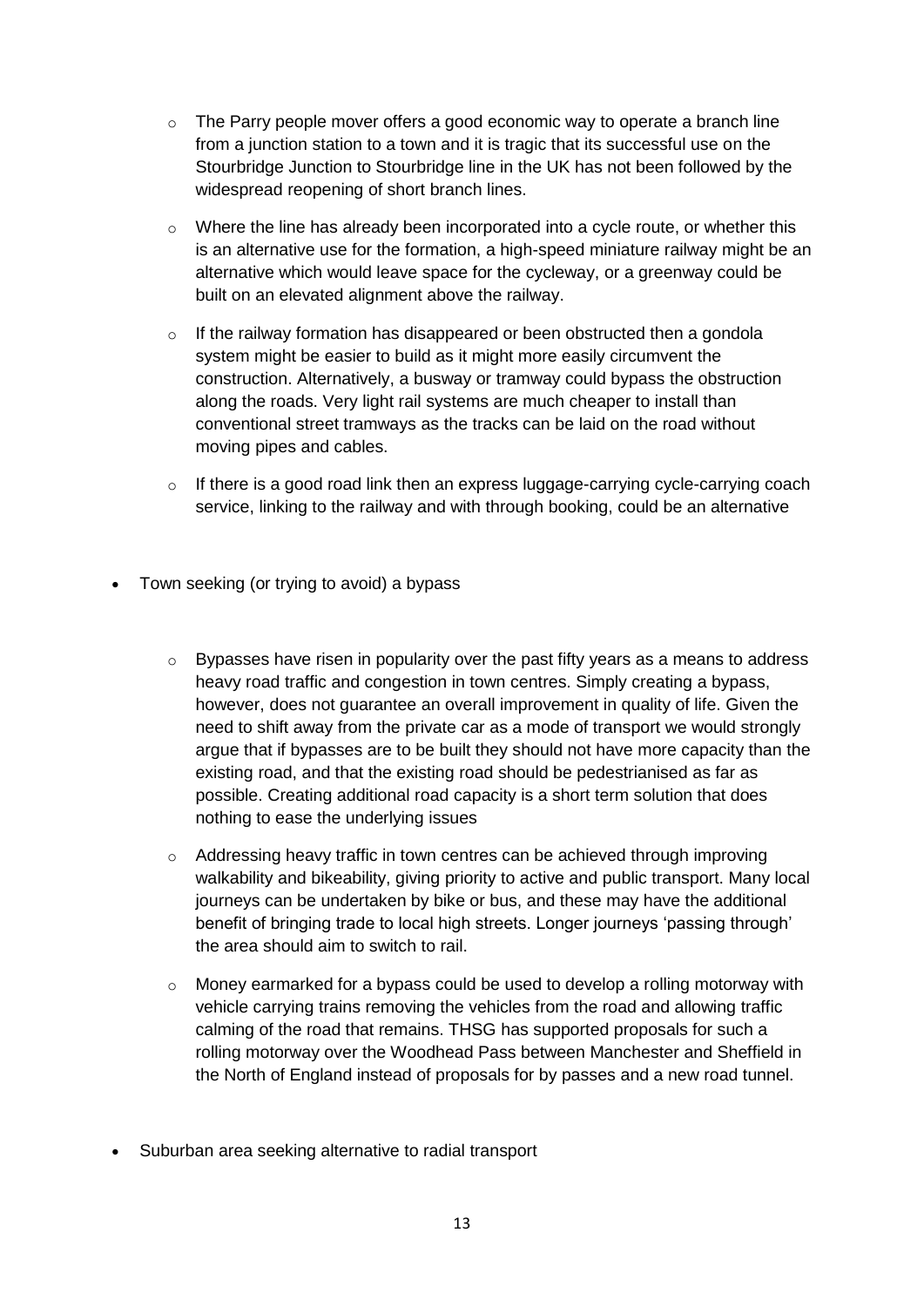- $\circ$  Many cities run suburban routes from the city centre out to the suburbs. However, the system should have crosstown or orbital routes which allow people to access a variety of destinations, including district and neighbourhood centres, without passing through the main city centre.
- o Comprehensive systems are especially important for people with caring responsibilities. Research has shown that women, a gender with an above average proportion of people with caring responsibilities, are more likely to tripchain. A trip chain is a series of linked trips. For example, dropping children off at school, then travelling to work, then shopping on the way to pick up the children from childcare and call in on an elderly relative, before finally completing the journey home. Systems based on radial routes to distant hubs do not accommodate this transport need. Nor do infrequent, slow, and circuitous bus systems. The need for trip-chaining contributes to car use.
- $\circ$  To cater for trip-chaining, we need hubs to be much more local and to be linked to each other by fast frequent services. Co-locating stores and childcare by transit hubs reduces the need for trip-chaining.
- $\circ$  Supplementing radial rapid transit routes (whether based on train, tram, cable car or bus) with orbital routes raises the same issues as we discussed above when considering reopening branch lines. Indeed, the radial routes need to be supplemented by the reopening of branch lines.
- $\circ$  The aim should be to bring a high frequency high quality rapid transit system, using various modes as appropriate in a linked system, to within walking distance of every residence, workplace, place of business or place of recreation. There should be a decentralised series of hubs, which should be linked to each other.
- o Sometimes the links in this system will be such that a scheduled service is not justified. Some people are unable to walk to the station because of impairment or encumbrances such as heavy luggage. Some destinations cannot sensibly be located within walking distance of a station served frequently. These gaps in the system require a demand responsive service.
- Inner city seeking to pedestrianise streets
	- $\circ$  Switching the focus of streets from being a means of moving and parking cars to places where people can walk and cycle, and carry out their daily lives, is integral to the active, healthy and sustainable transport systems the modern world requires. Although there may be logistical and legal challenges, community action can achieve a great deal. Temporary and light touch projects, such as day-long road closures to promote a Play Street in the UK, can help develop interest and support for such measures.